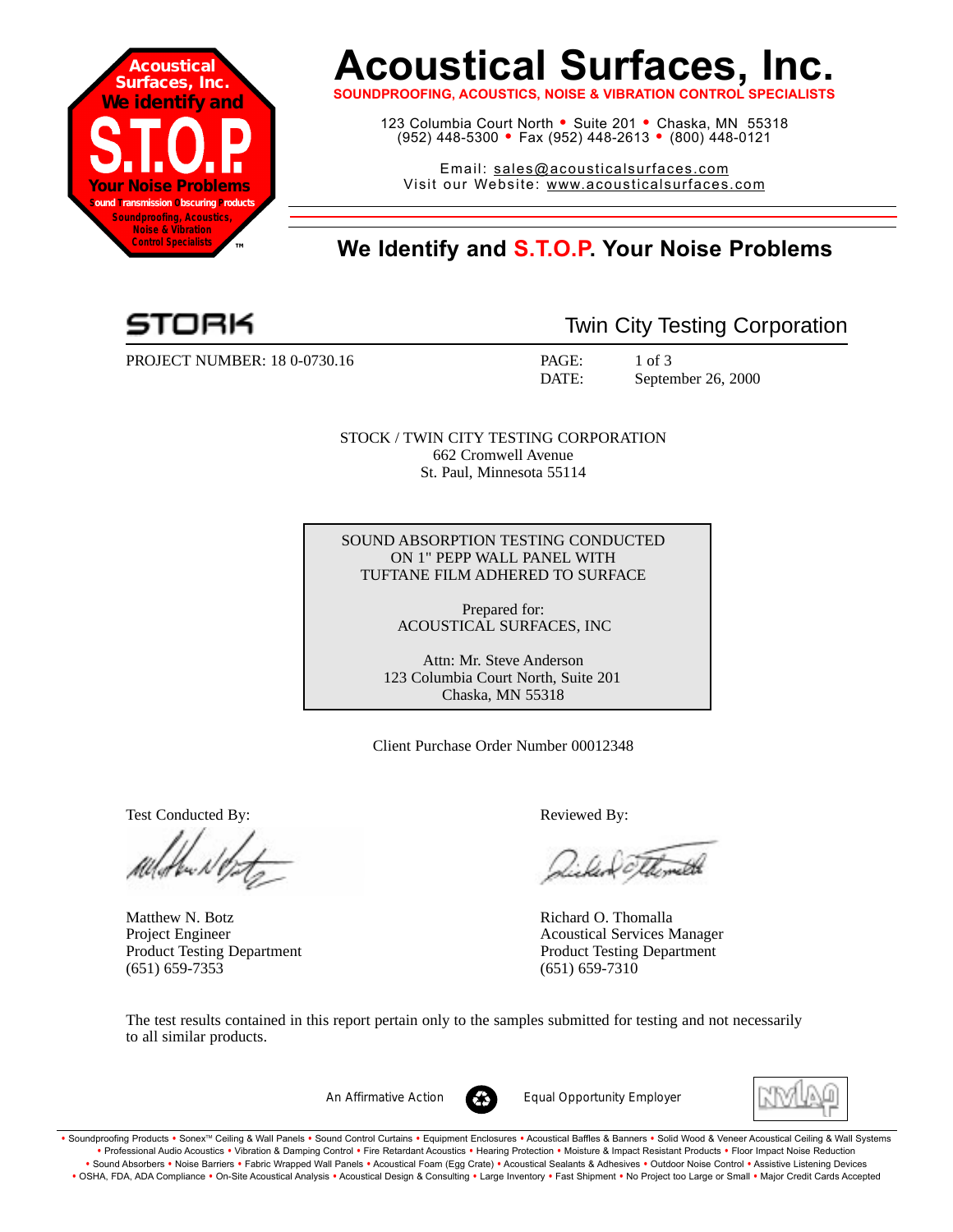

# **Acoustical Surfaces, Inc.**

**SOUNDPROOFING, ACOUSTICS, NOISE & VIBRATION CONTROL SPECIALISTS**

123 Columbia Court North · Suite 201 · Chaska, MN 55318 (952) 448-5300 <sup>=</sup> Fax (952) 448-2613 <sup>=</sup> (800) 448-0121

Email: sales@acousticalsurfaces.com Visit our Website: www.acousticalsurfaces.com

## **™ We Identify and S.T.O.P. Your Noise Problems**

**PROJECT NUMBER:** 18 0-0730.16

| <b>PAGE:</b> | $2$ of $3$         |
|--------------|--------------------|
| DATE:        | September 26, 2000 |

## **SOUND ABSORPTION - ASTM C423-99a**

### **INTRODUCTION:**

This report presents the results of Sound Absorption testing conducted on a 1" thick PEPP wall panel with Tuftane film submitted by Acoustical Surfaces. This work was requested by Mr. Mike Nixon on September 6, 2000 with the testing conducted on September 13, 2000.

This report must not be reproduced except in its entirety with the approval of Stork / Twin City Testing Corporation. The data in this report relates only to the item tested.

Stork / Twin City Testing Corporation has been accredited by the U.S. Department of Commerce and the National Institute of Standards and Technology (NIST, formerly NBS) under their National Voluntary Laboratory Accreditation Program (NVLAP) for conducting this test procedure. This report may not be used to claim product endorsement by NVLAP or any agency of the U.S. Government.

### **TEST RESULTS SUMMARY:**

The Noise Reduction Coefficient (NRC) value of the tested specimen was **0.50** with film side pointed down (away from sound). A detailed data sheet is provided below under "TEST RESULTS".

### **TEST PROCEDURE:**

**TEST EQUIPMENT:**

ASTM: C423-99a, "Sound Absorption and Sound Absorption Coefficients by the Reverberation Room Method" was followed in every respect. Eight- 2' x 4' panels were joined together to make one extended plane surface of 64 square feet which was then placed on the floor of the reverberation chamberwith the film side down. Further mounting and configuration details are provided under "TEST RESULTS" below.

Absorption coefficients are the fraction of diffuse incident sound absorbed by the specimen and are expressed in sabins per square foot. The NRC is the average of the absorption coefficients for 250, 500, 1000, and 2000 Hertz and is reported to the nearest integral of 0.05.

| <b>Manufacturer</b>   | <b>Model</b>        | Serial $#$   | <b>Description</b>                   |
|-----------------------|---------------------|--------------|--------------------------------------|
| Norwegian Electronics | <b>NE830</b>        | 11511        | Real Time Spectrum Analyzer          |
| Brüel & Kjær          | 3923                | 815424       | <b>Rotating Microphone Boom</b>      |
| Larson-Davis          | 2560                | 1032         | <b>Pressure Condenser Microphone</b> |
| Compaq Computer       | V <sub>20</sub> CIO | A942CZGZE580 | <b>Custom Designed Software</b>      |

Information arid statements in this report are derived from material, information and/or specifications furnished by the client and exclude any expressed or implied warranties as to the fitness of the material tested or analyzed for any particular purpose or use. This report is the confidential property of our client and may not be used for advertising purposes.This report shall not be reproduced except in full, without written approval of this laboratory. The recording of false, fictitious or fraudulent statements or entries on this document

· Soundproofing Products · Sonex™ Ceiling & Wall Panels · Sound Control Curtains · Equipment Enclosures · Acoustical Baffles & Banners · Solid Wood & Veneer Acoustical Ceiling & Wall Systems **•** Professional Audio Acoustics **•** Vibration & Damping Control **•** Fire Retardant Acoustics **•** Hearing Protection **•** Moisture & Impact Resistant Products **•** Floor Impact Noise Reduction Sound Absorbers • Noise Barriers • Fabric Wrapped Wall Panels • Acoustical Foam (Egg Crate) • Acoustical Sealants & Adhesives • Outdoor Noise Control • Assistive Listening Devices . OSHA, FDA, ADA Compliance . On-Site Acoustical Analysis . Acoustical Design & Consulting . Large Inventory . Fast Shipment . No Project too Large or Small . Major Credit Cards Accepted